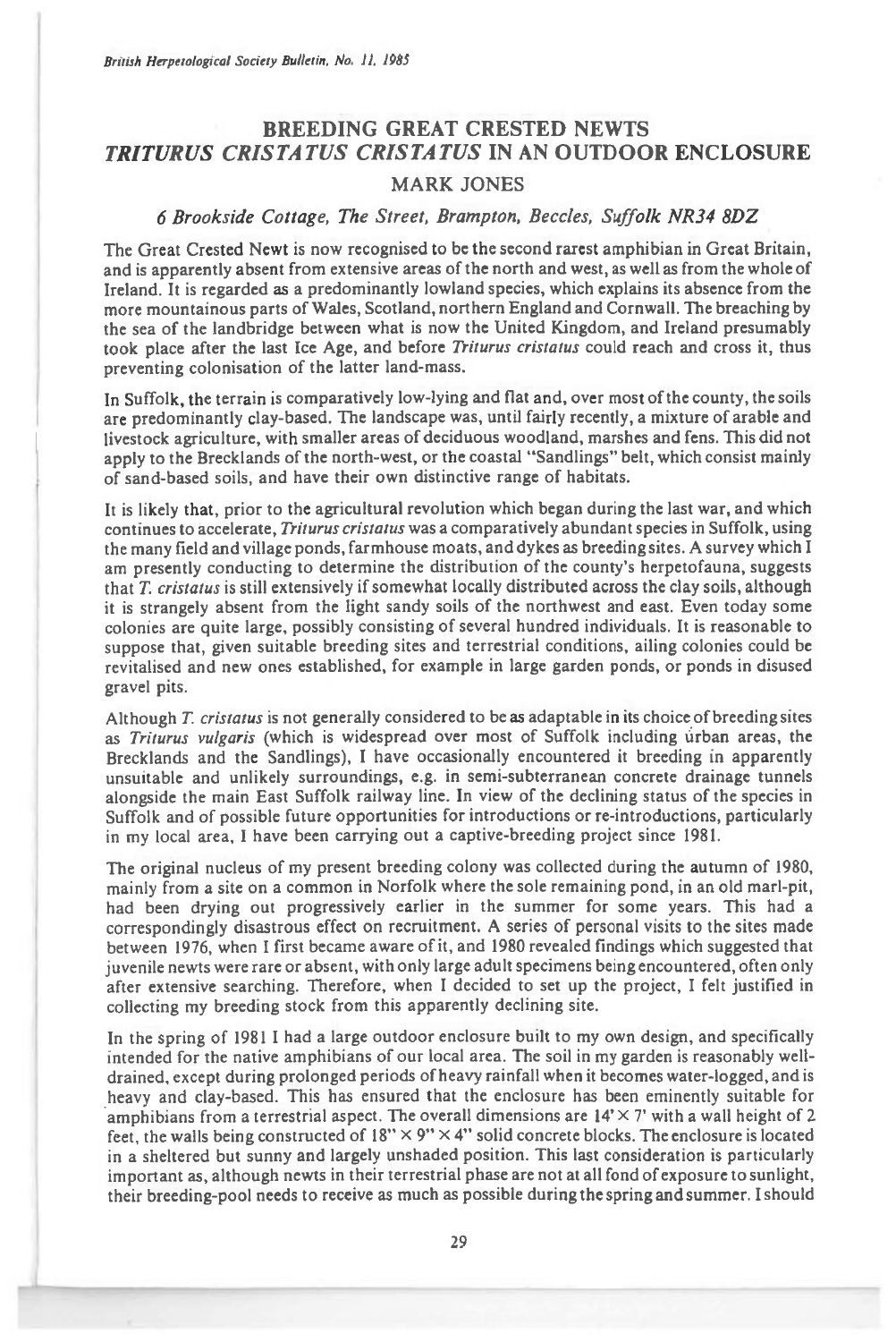**add that the walls of my entire reptiliary complex, which comprises three separate enclosures adjoining each other, are all capped with roofing "pin" tiles cemented on crossways, which gives a 3" overhang on each side of every wall. This not only effectively prevents the occupants from climbing out but, in conjunction with nylon fruit netting stretched across the entire complex, helps to prevent access by predators such as cats, rodents and birds.** 

**After the builder had completed the basic structure, I was left with an interior consisting of stamped down, impacted soil, liberally sprinkled with pieces of mortar from the wall construction. The next logical stage was the installation of the pond and, because of the restricted area of the enclosure, and a shortage of time in which to get the project under way, I opted for a pre-moulded fibreglass type (Lotus "Mallard"). By the standards of natural Crested Newt colonies, which are generally considered to favour larger, deeper ponds (Steward, 1969; Smith, 1973) this was tiny, with a length of about 6 feet, a maximum depth of 18 inches and a capacity of 75 gallons. In fact it did turn out to be unsatisfactory, but for a different reason. The terrain around the pond was then planted with a mixture of low-quality turves which were allowed to grow "rough", interspersed with a wide selection of ground-covering plants. The latter included Pulmonaria sp.; ornamental dead-nettles; ivies; hardy ferns; Primula sp.; phoxes; and Rubus tricolour, a rapidly growing thornless bramble originating from Western Asia. Piles of dead bark and a number of pieces of rotten wood placed in the vegetation provided additional refuges, giving damp conditions and shelter from sunlight.** 

**The pond was originally planted with a variety of oxygenating, floating and marginal plants, including a water-lily but, following its subsequent replacement, its successor was planted more selectively.** 

**Ten adult newts (6;** *4ce)* **released into the enclosure pond in mid April 1981, settled in readily and bred successfully. In early August, to ease overcrowding, I collected over 20 well-grown larvae and released them at a local site. At the end of September another 6 metamorphosed juveniles were released at the same site, and during the following year yet another** 6 **from this first generation.** 

**The severe winter weather of December 1981 left the terrestrially hibernating newts unscathed; by this time I had constructed a brick-built hibernation chamber in the southwest corner of the enclosure and, packed with moss and insulated with hessian sacking draped over the asbestos roof, it was not penetrated by frost. Even so, most newts, in company with frogs, toads and salamanders then occupying the enclosure, chose to hibernate under the larger pieces of wood lying in the vegetation.** 

**The newts which chose to return to the pond to hibernate were less fortunate, and all four died under the thick ice; together with several adult Common Frogs Rana temporaria. This aspect of captive T. cristatus behaviour interests me because, each winter, a proportion of the colony returns to the pond, and this often includes several juveniles in addition to perhaps 50% of the adults. During mild spells it is noticeable that the males are developing their breeding attire and courtship normally begins in late February when the terrestrial adults also begin to appear in the pool. Adult palmate newts Triturus helveticus, recently introduced into the same enclosure, have displayed similar tendencies, but T vulgaris has never been seen to overwinter in either the enclosure pond, or any of my garden ponds.** 

**During 1982, the juvenile Crested Newts retained from the 1981 season grew rapidly, and I decided to release some of the original breeding adults at an existing site. By the spring of 1983 these first generation captive bred newts were sexually mature and were breeding.** 

**The original pond had meanwhile proved to be less than ideal, mainly due to its comparatively small surface area in relation to its depth. Combined with the shading effect of the enclosure walls during early spring, this factor resulted in a pool which maintained low water temperatures until well into the season. Even during the summer the deeper part of the pond was always decidedly cold, and the metamorphosis rate of newt larvae was correspondingly retarded, with some juveniles emerging as late as September or October. In the summer** of 1983 **I removed this pond and substituted a semi-rigid pvc shape (Remanoid "Tynedale") which although only having a capacity of about 60 gallons** and **a maximum depth of 15 inches, possessed a proportionately greater surface area. This has proved to be a worthwhile modification, and 1984**